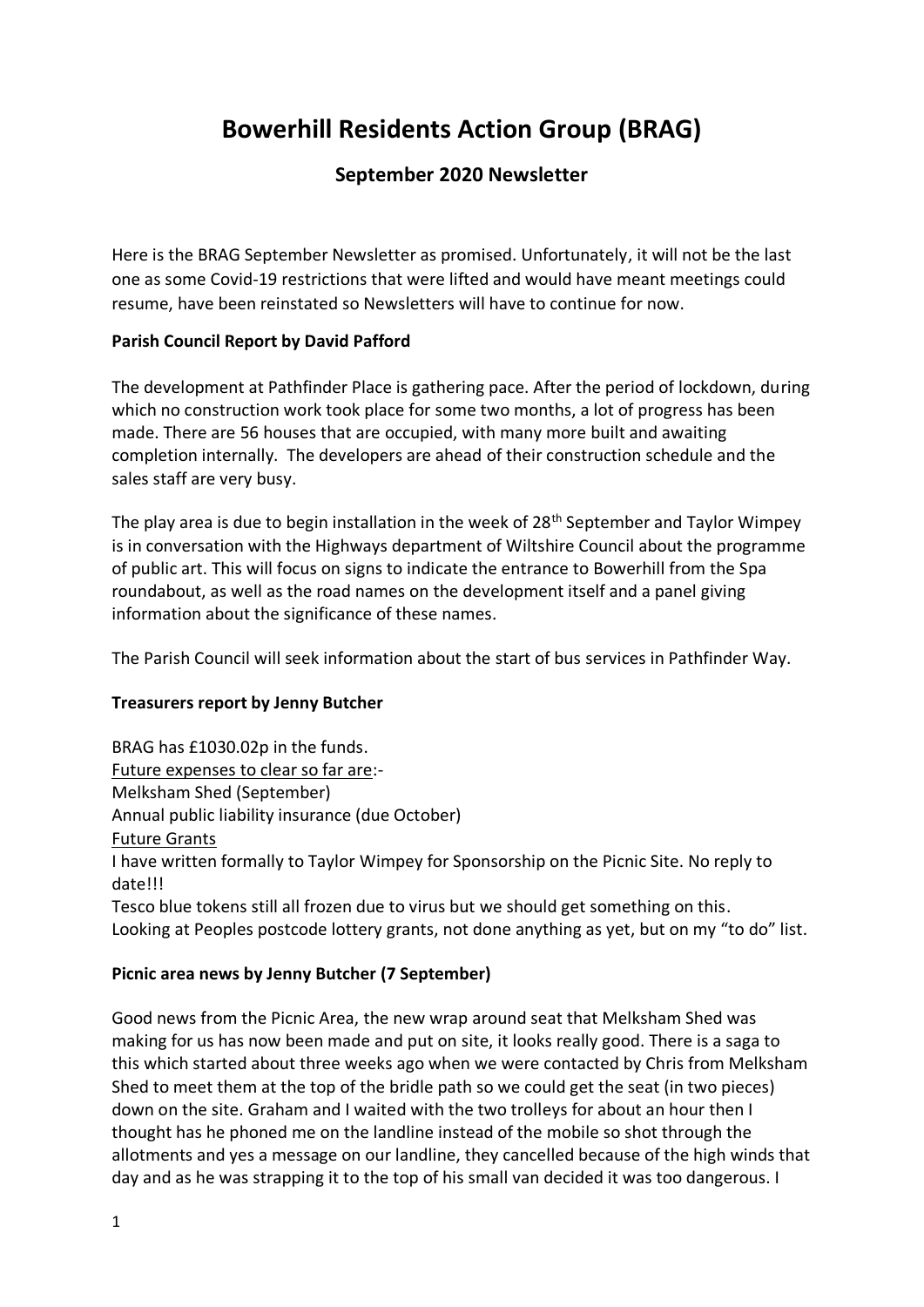then rang him and said let me know when they were trying to deliver again but said that last Friday week we would be away in Devon visiting family. The day we were just about to go on holiday I had a phone to say they were going down the site that day. So said sorry we will not be able to help but Chris said they would take it down anyway so they did, luckily put it around the right tree and cemented in the legs so "all's well that ends well". They said they got soaking wet as it was one of those heavy shower days but were pleased with their work and the look.

We went down to the site last Saturday and were over the moon as it looks terrific and it shows off the tree and site. I phone him straight away and thanked him on behalf of us all and told him to email with costings etc plus I think we should give them another £100 on top of all their expenses. I think originally the costings of wood etc was about £350 but did not include cementing the legs in so that will be extra on top. (An email about the actual price has been circulated to Committee members for agreement.)

On the picnic site six volunteers are still busy keeping the ditches clear, hedges/trees trimmed, cutting grass, weeding, litter picking etc on the site but now looking at getting the site ready for winter.

Cutting the bridle path hedge will be the next project, this will be done gradually over the autumn, winter months.

I have ordered some visors so these will be used down on the picnic site etc., we find that some people do not respect social distancing when they talk to us when we are working down there.

## Article from Melksham Independent News on 17 September 2020



## **New Picnic area seating – thanks to Melksham Shed**

Bowerhill Residents Action Group (BRAG) would like to say a big thank you to all the volunteers of Melksham Shed who were involved with the making of the new round seating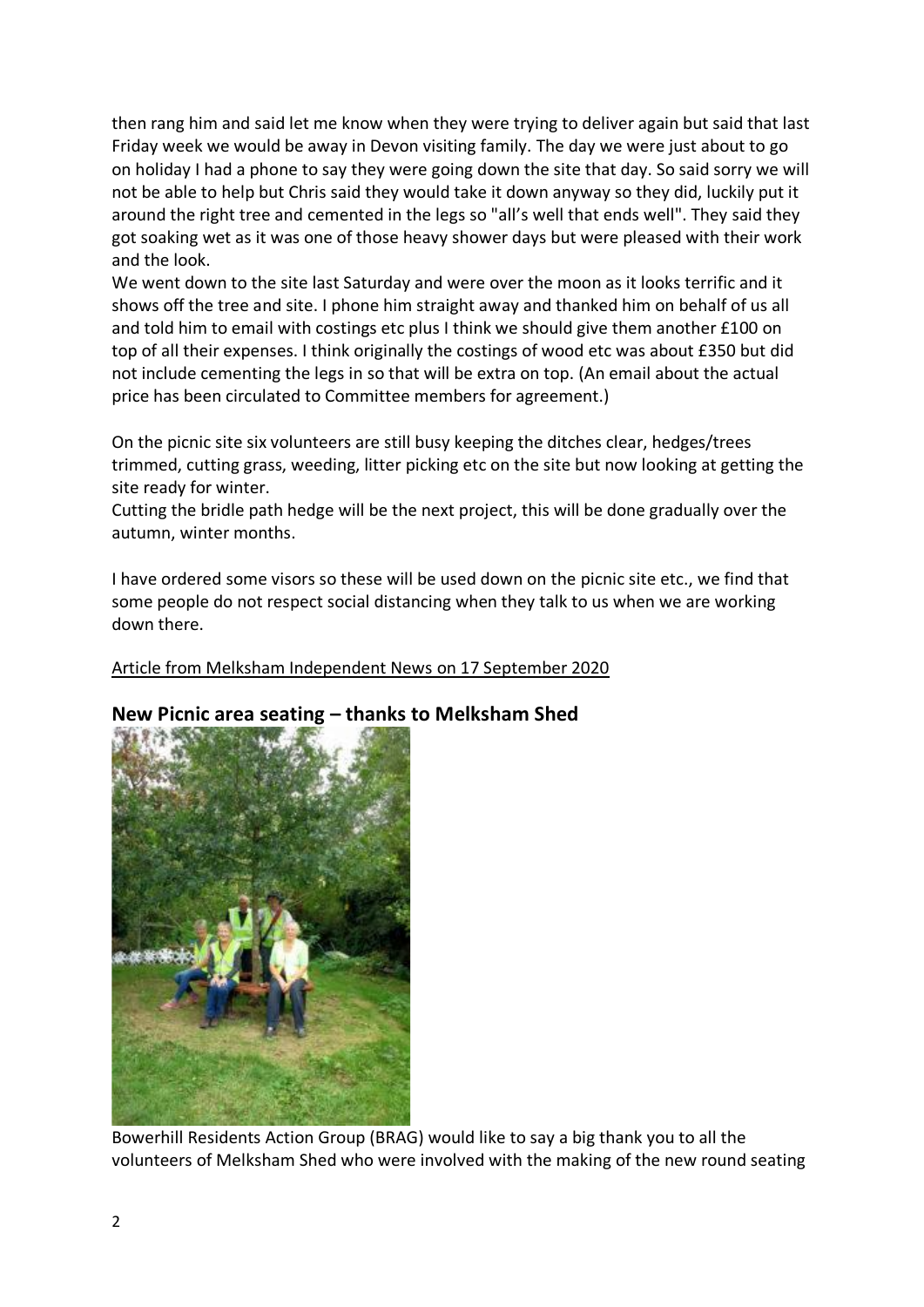## area, sited around an oak trees down on the Bowerhill Picnic Site situated next to the K & A Canal.

BRAG said, "Not only did Melksham Shed make it for us but they cemented into the ground as well. It will be well used by all local residents and holiday makers, especially during the sunny summer weather, as it will be very shaded under the oak tree.

BRAG would also like to thank our many sponsors who made this happen, Asda, Waitrose, Just Giving site and Art House Cafe."

## **Report on Litter Pick held on Saturday 12 September by Pauline Helps**



Weatherwise it was a perfect day for our litter pick. Twelve Committee members and their families came out to pick up litter that Wiltshire Council then collected the following Monday. Everything was arranged to be Covid secure. Thank you to everyone who helped. It was a shame no members of the public came to join us, but this may not be surprising in these uncertain times.

## **Other news**

## **Bench on hump next to Falcon Way, opposite Catalina Court**

Jenny Butcher reported to Teresa Strange (Melksham Without Parish Council) that the bench was broken. As it is no longer there it is presumed that it has been removed for repair.

## **By-pass for Melksham**

Some quotes from Peter Binley, head of Major Highways Projects, Wiltshire Council on 12 August 2020 :-

"Work has progressed on developing options for the Melksham scheme, but it has been affected by the Covid-19 restrictions.

Our consultants Atkins will shortly be contacting landowners in the area in order to gain access for walk over surveys for ecological and environmental assessments. At present there is no fixed route or preferred option and they are still gathering information.

It had been hoped to carry out an initial public consultation later this year. However, in the current circumstances this will need careful consideration, but we will continue to keep the matter under review."